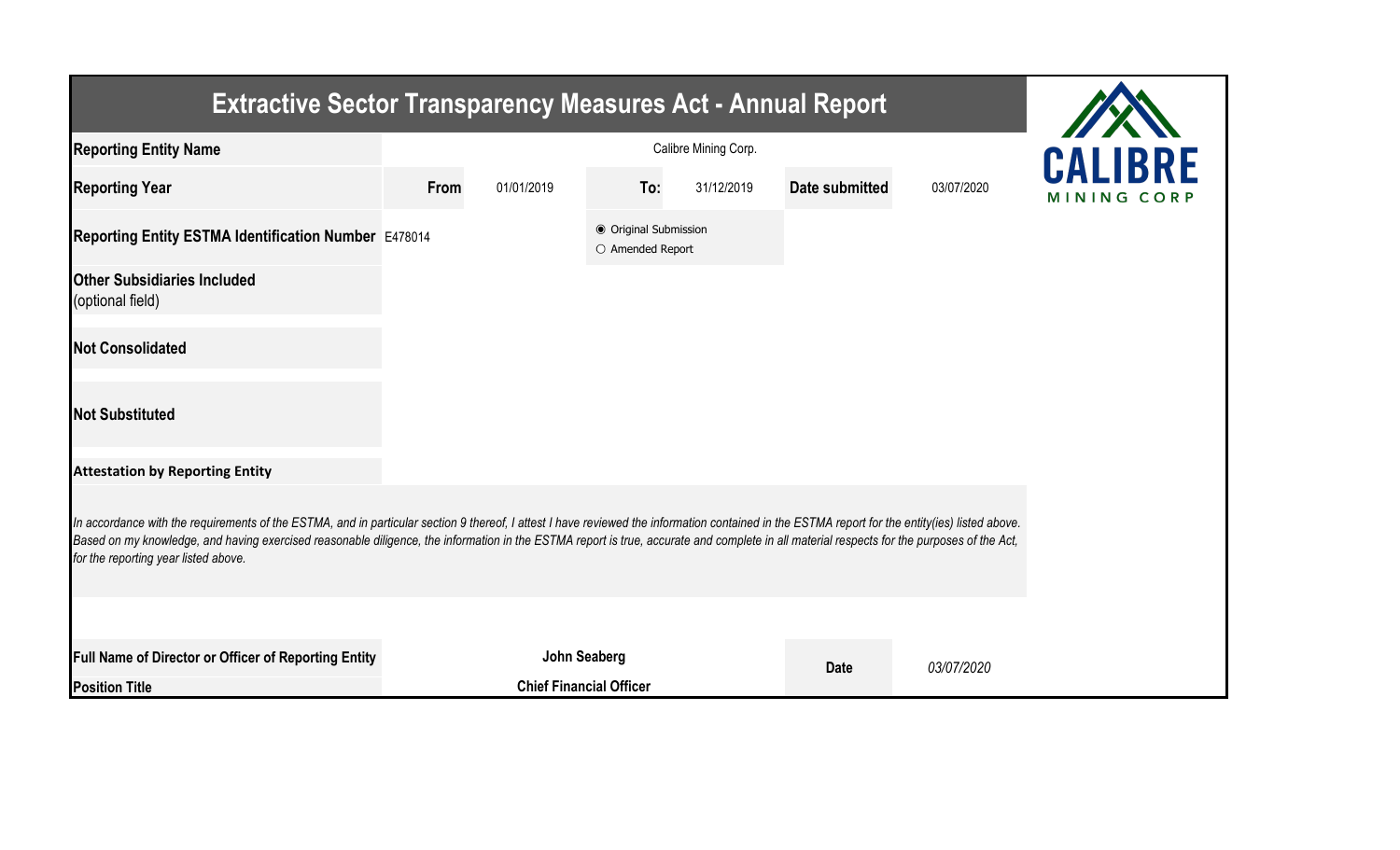| <b>Extractive Sector Transparency Measures Act - Annual Report</b>                                                                                                                                                                                         |                          |                                                                           |                                        |                  |         |                                |                |                  |                                               |                                      |                                                                                                     |
|------------------------------------------------------------------------------------------------------------------------------------------------------------------------------------------------------------------------------------------------------------|--------------------------|---------------------------------------------------------------------------|----------------------------------------|------------------|---------|--------------------------------|----------------|------------------|-----------------------------------------------|--------------------------------------|-----------------------------------------------------------------------------------------------------|
| <b>Reporting Year</b><br><b>Reporting Entity Name</b><br><b>Reporting Entity ESTMA</b><br><b>Identification Number</b><br><b>Subsidiary Reporting Entities (if</b><br>necessary)                                                                           | From:                    | 01/01/2019                                                                | To:<br>Calibre Mining Corp.<br>E478014 | 31/12/2019       |         | <b>Currency of the Report</b>  | <b>USD</b>     |                  |                                               |                                      |                                                                                                     |
| <b>Payments by Payee</b>                                                                                                                                                                                                                                   |                          |                                                                           |                                        |                  |         |                                |                |                  |                                               |                                      |                                                                                                     |
| Country                                                                                                                                                                                                                                                    | <b>Payee Name</b>        | Departments, Agency, etc<br>within Payee that Received<br><b>Payments</b> | <b>Taxes</b>                           | <b>Royalties</b> | Fees    | <b>Production Entitlements</b> | <b>Bonuses</b> | <b>Dividends</b> | Infrastructure<br><b>Improvement Payments</b> | <b>Total Amount paid to</b><br>Payee | <b>Notes</b>                                                                                        |
| Nicaragua                                                                                                                                                                                                                                                  | Government of Nicaragua  | Ministerio de Energia Y Minas                                             |                                        |                  | 474,071 |                                |                |                  |                                               |                                      | 474,071 Mineral concession fees                                                                     |
| Nicaragua                                                                                                                                                                                                                                                  | Government of Nicaragua  | Direccion General De Ingresos                                             | 2,397,298                              | 2,164,405        |         |                                |                |                  |                                               | 4,561,703                            |                                                                                                     |
| Nicaragua                                                                                                                                                                                                                                                  | Municipality of El Limon |                                                                           |                                        |                  |         |                                |                |                  | 345,107                                       |                                      | In-kind contributions valued at cost to<br>345,107 provide electricity for the town of El<br>Limon. |
|                                                                                                                                                                                                                                                            |                          |                                                                           |                                        |                  |         |                                |                |                  |                                               |                                      |                                                                                                     |
|                                                                                                                                                                                                                                                            |                          |                                                                           |                                        |                  |         |                                |                |                  |                                               |                                      |                                                                                                     |
|                                                                                                                                                                                                                                                            |                          |                                                                           |                                        |                  |         |                                |                |                  |                                               |                                      |                                                                                                     |
|                                                                                                                                                                                                                                                            |                          |                                                                           |                                        |                  |         |                                |                |                  |                                               |                                      |                                                                                                     |
| All payments have been reported in Calibre's reporting currency which is in US dollars. Payments denominated in Nicaraguan Cordobas are translated at the exchange rate at the date of the transaction ranging between NIO/USD<br><b>Additional Notes:</b> |                          |                                                                           |                                        |                  |         |                                |                |                  |                                               |                                      |                                                                                                     |